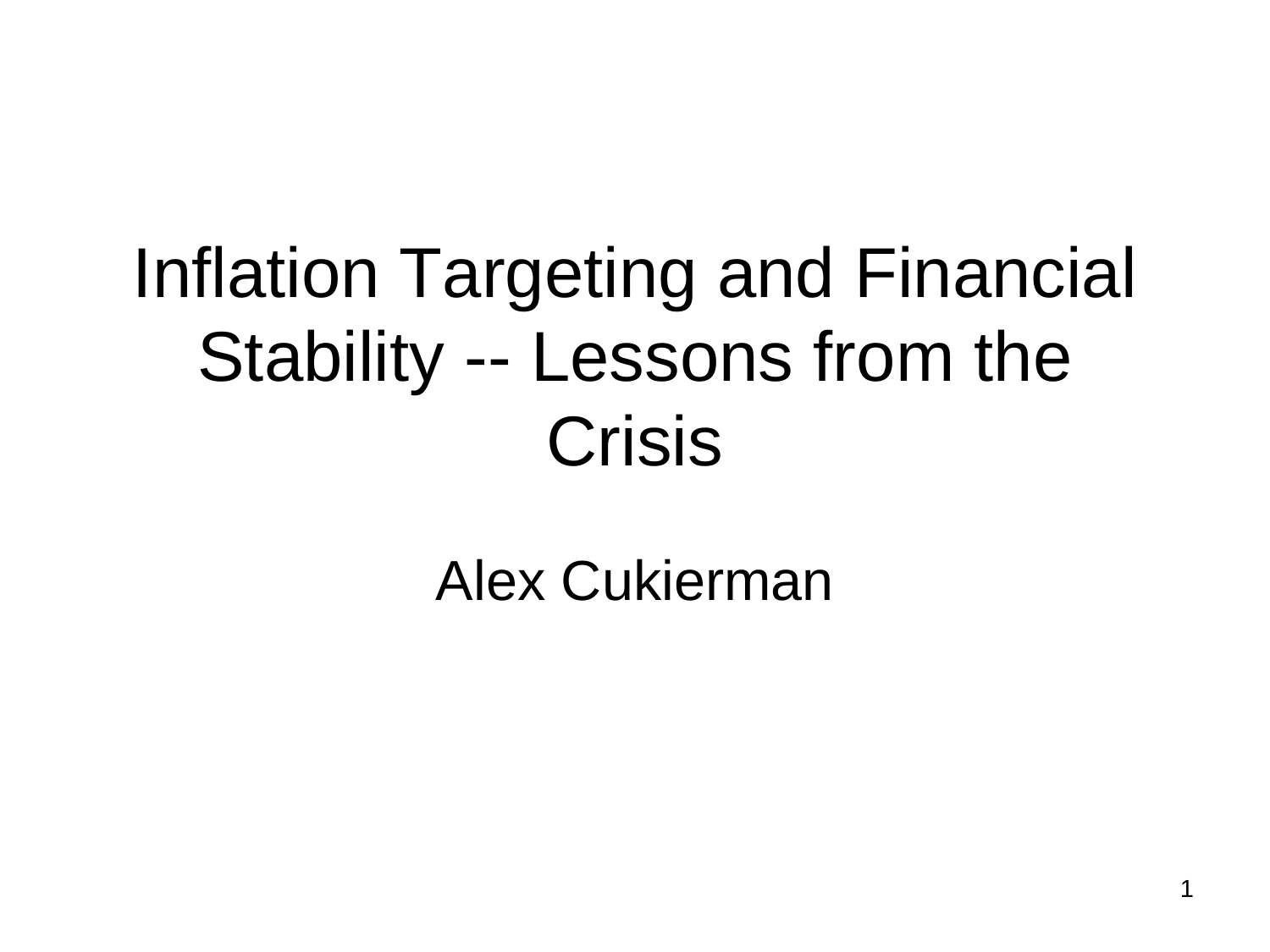# Pre-crisis Monetary Policy

#### Flexible inflation targeting (FIT) – Main features

- • Maintain average inflation near target using the short term interest rate as the main instrument of monetary policy
- • Given inflationary expectations adjust the nominal rate so as to, additionally, stabilize output around potential in the short run
- • FIT an be summarized analytically as follows: Given inflationary expectations, choose the nominal rate so as to minimize a weighted average of the inflation and of the output gaps where the weight on the output gap is the "flexibility parameter"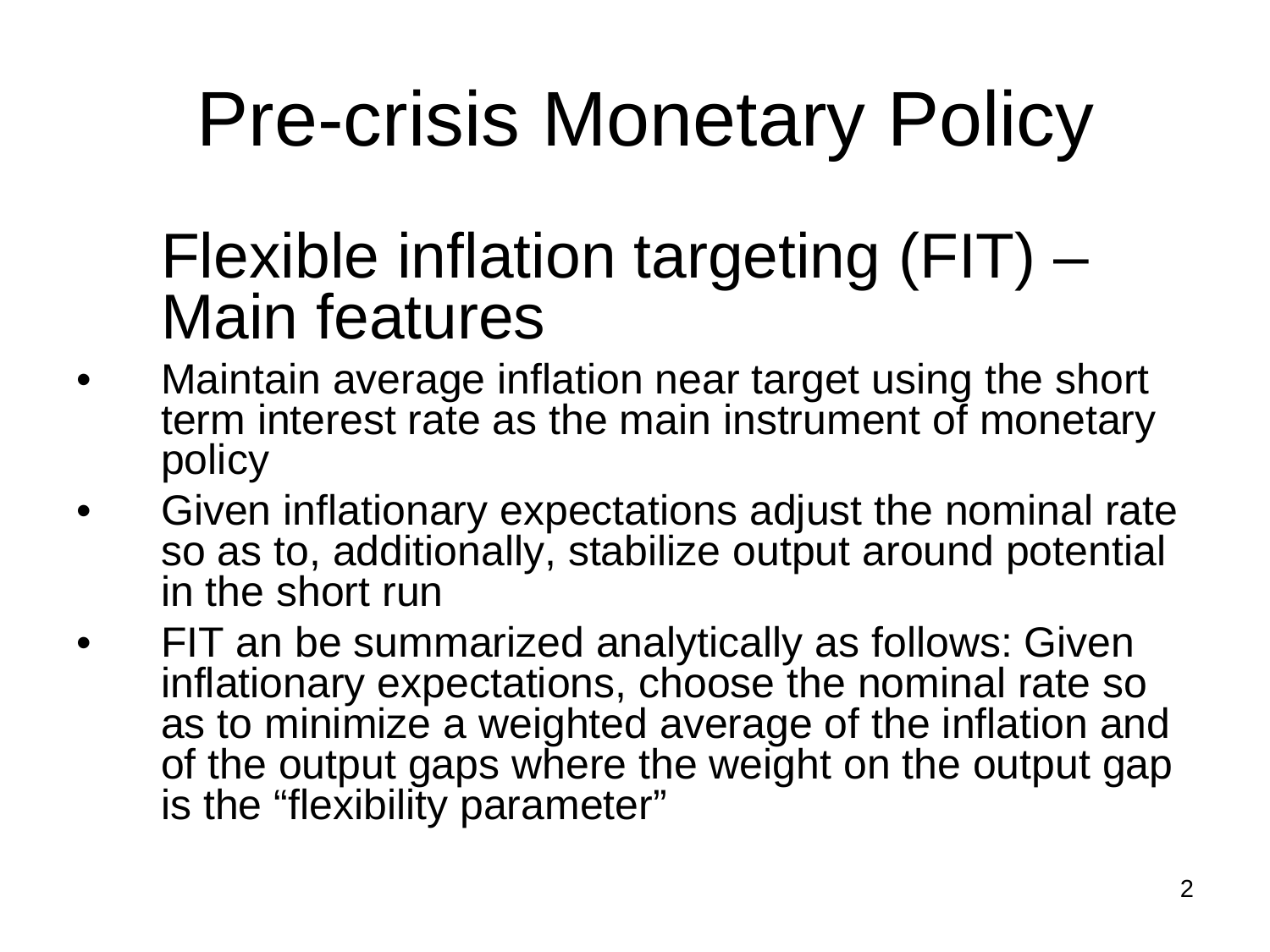#### Pre-crisis Monetary Policy – Cont.

- •Do not try to deflate bubbles
- • Financial stability considerations not explicitly present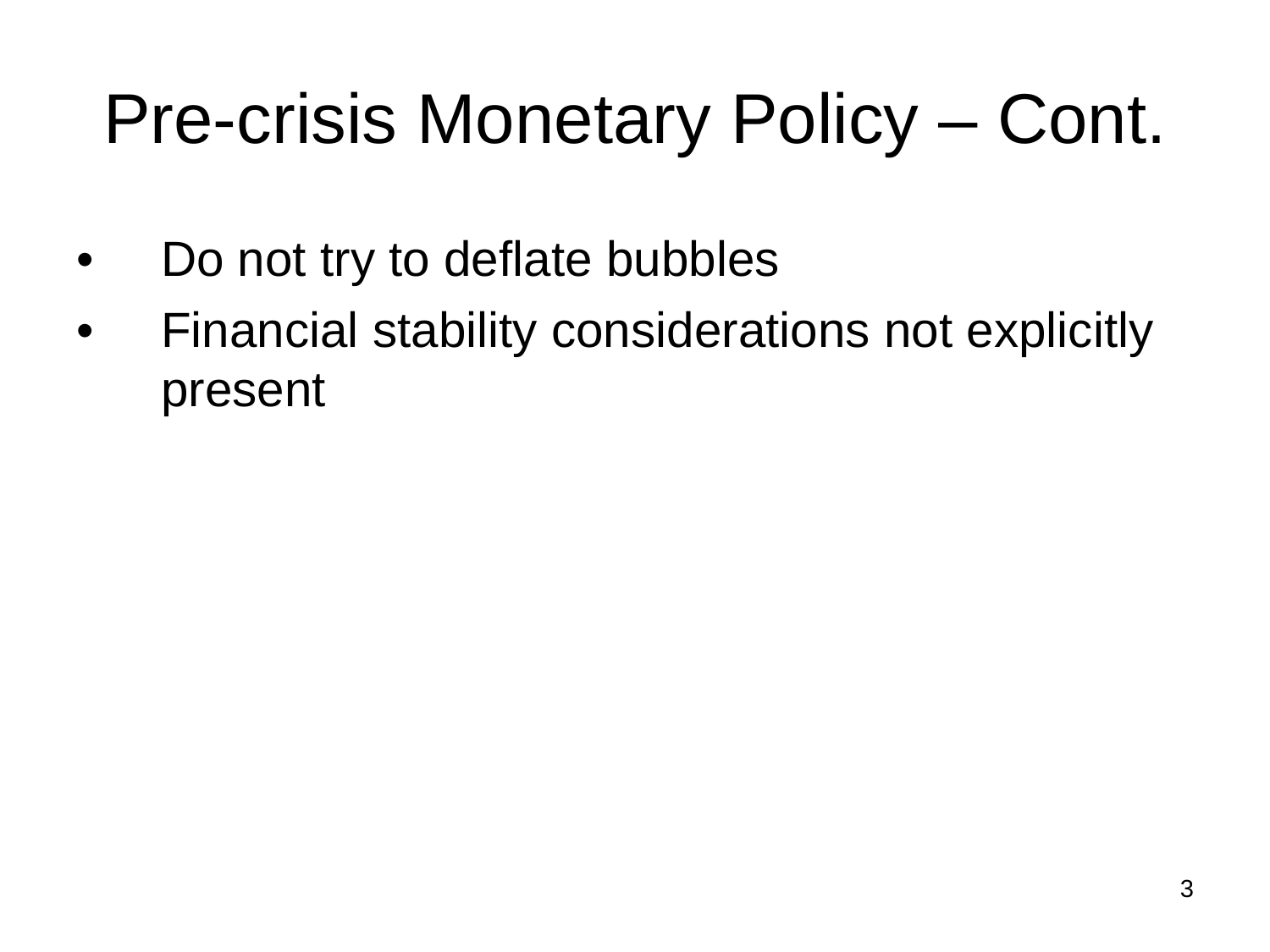### Impact of Crisis on Monetary Policy

- • Crisis has reminded Central Banks (CB) of the traditional Lender of Last Resort (LLR) function of the CB
- • The crisis brought to the forefront new tradeoffs and problems both in the short and in the long runs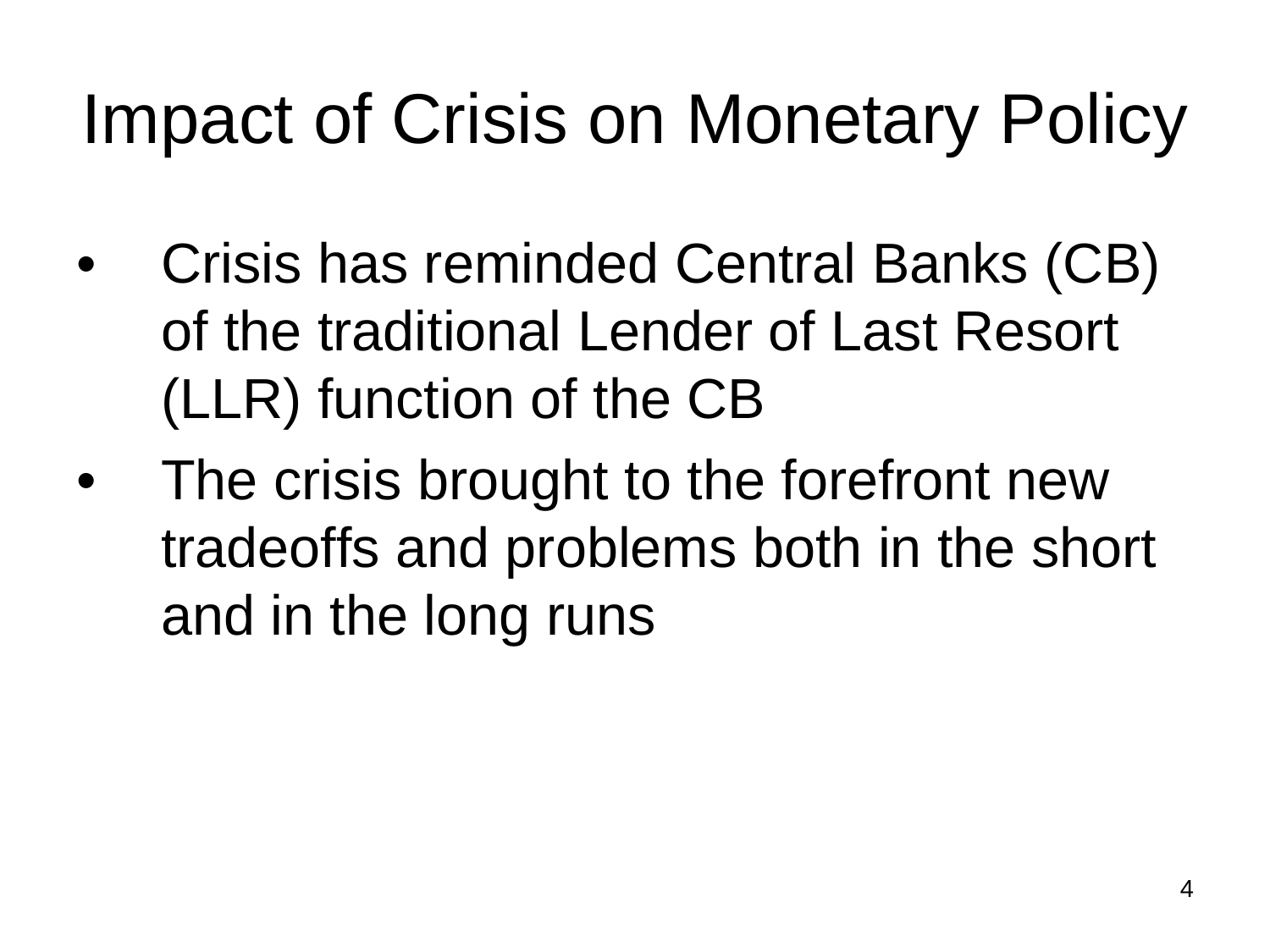## Short Run Issues

- • The CB as "firefighter" in face of private and public sector uncertainty (bailouts)
- • The need for cooperation between fiscal and monetary authorities in times of systemic crises
- •The liquidity trap and the zero bound
- •Non conventional monetary policy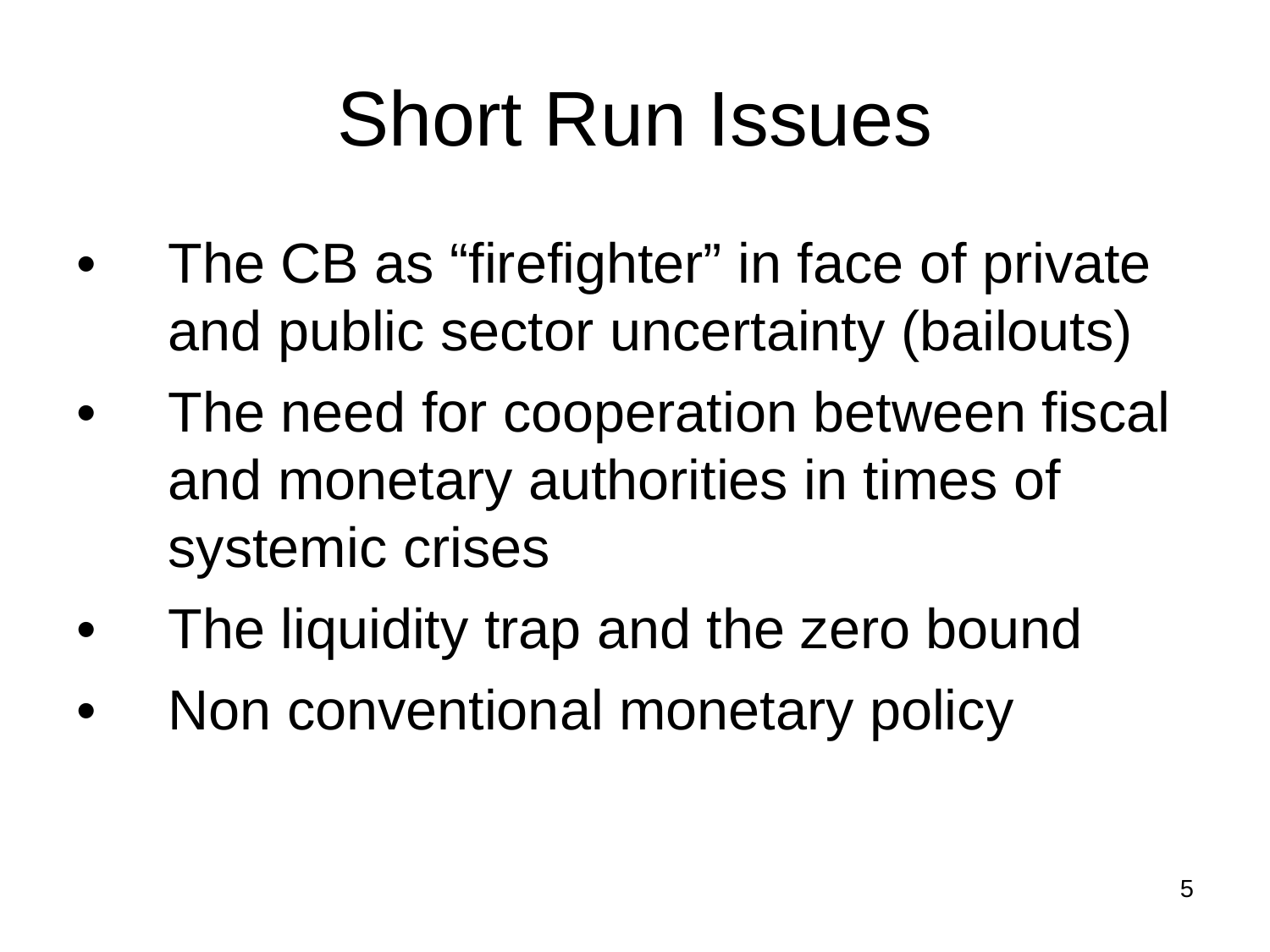## Long Run Issues

- • How and when to disengage from non conventional monetary policy?
- • Who should be in charge of financial stability?
- • How does depletion of CB capital affect the Bank's independence?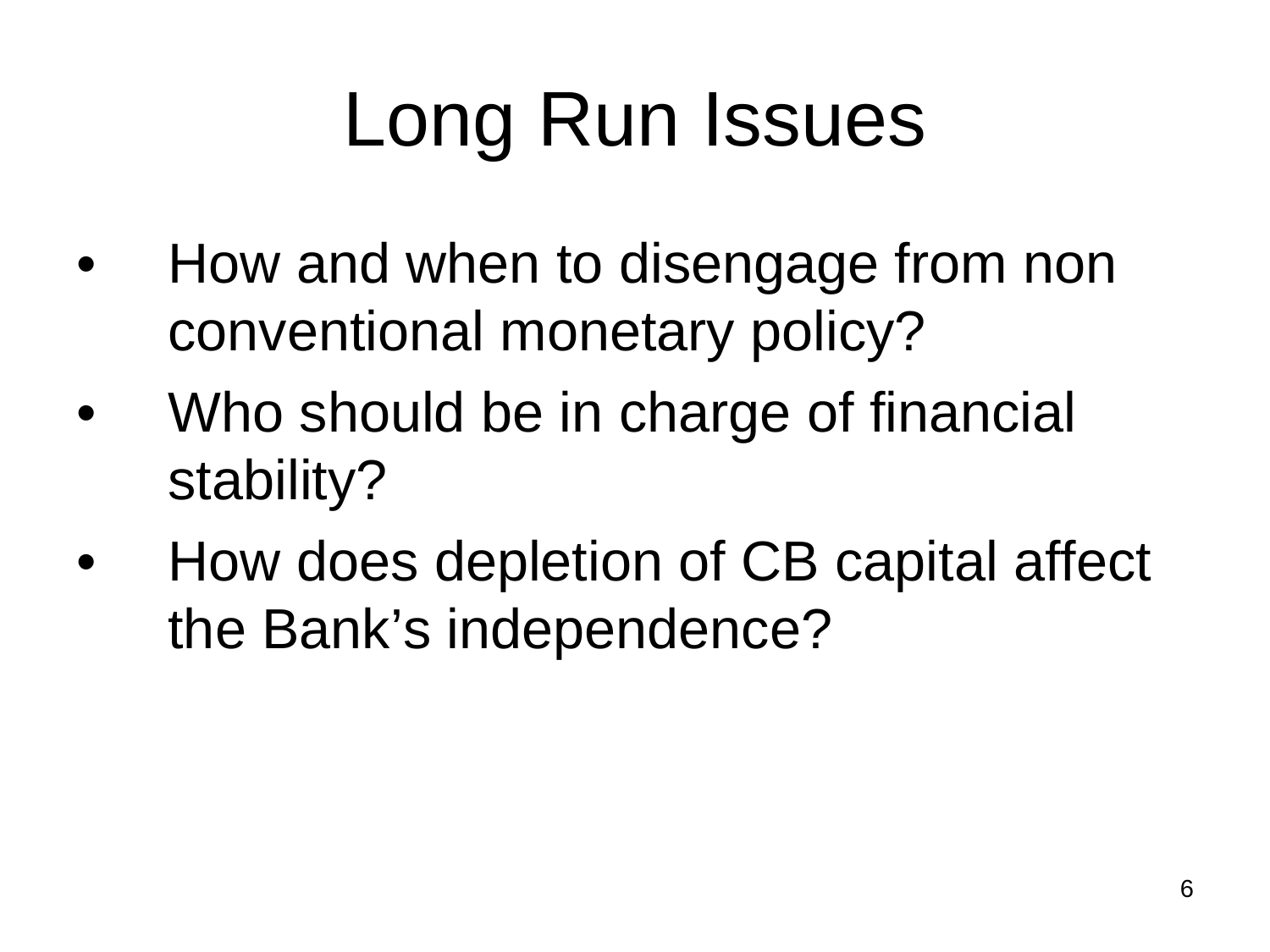## Long Run Issues – Cont.

- Should CB deflate real estate and other bubbles?
- Optimal taxation consideration and how to deal with oversized debt accumulation?
- When are CB interventions in the foreign exchange market feasible and/or desirable?